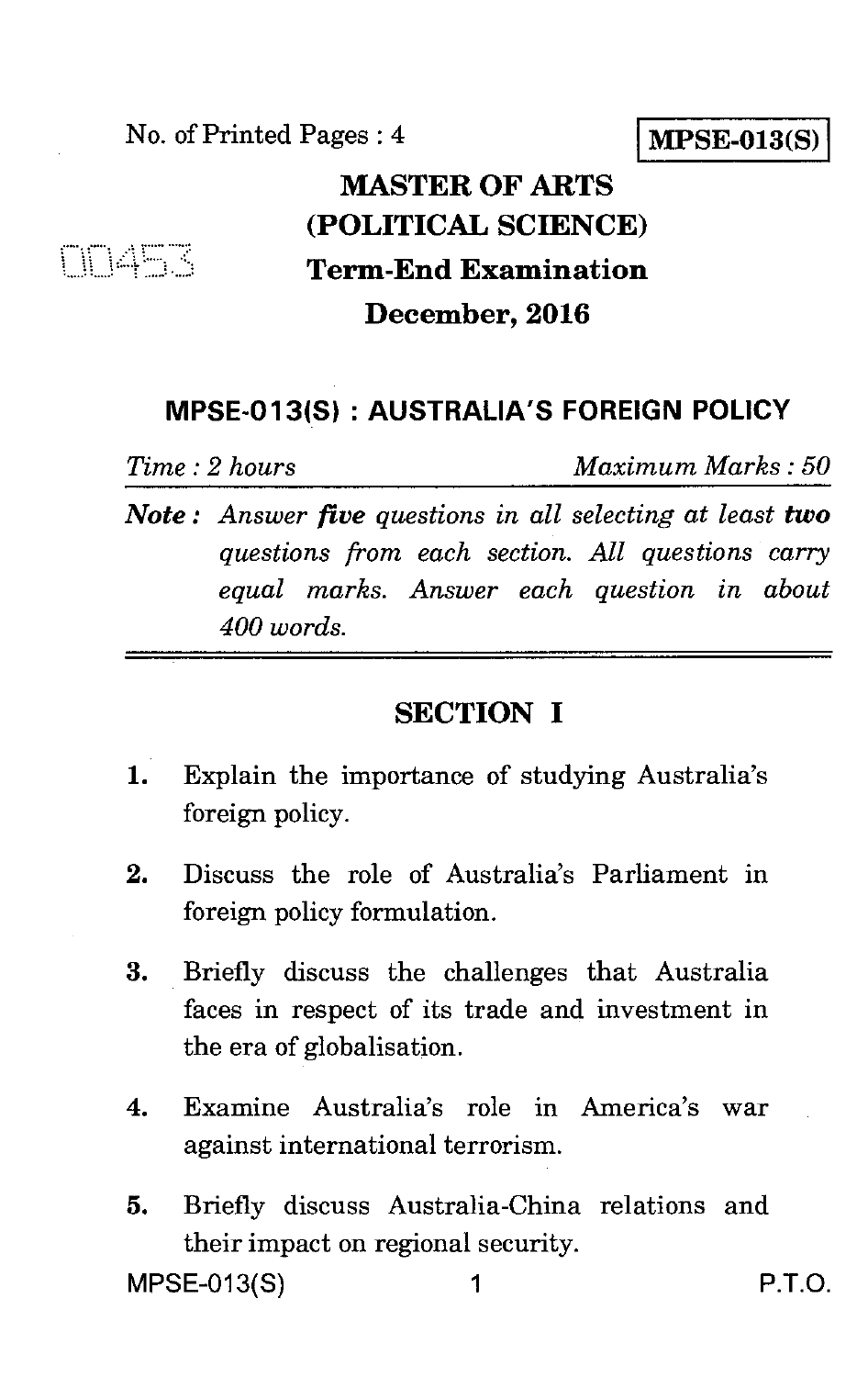#### **SECTION II**

- 6. Describe India-Australia relations in the post-Cold War era.
- 7. Examine the nature of Australia's economic relations with Indonesia.
- 8. Explain Australia's efforts to improve the relations with the countries of the Pacific Forum.
- 9. Explain the contemporary features of immigration to Australia.
- 10. Write short notes on the following :
	- (a) Environmental Movements in Australia
	- (b) Australia's Policy Towards Refugees

MPSE-013(S) 2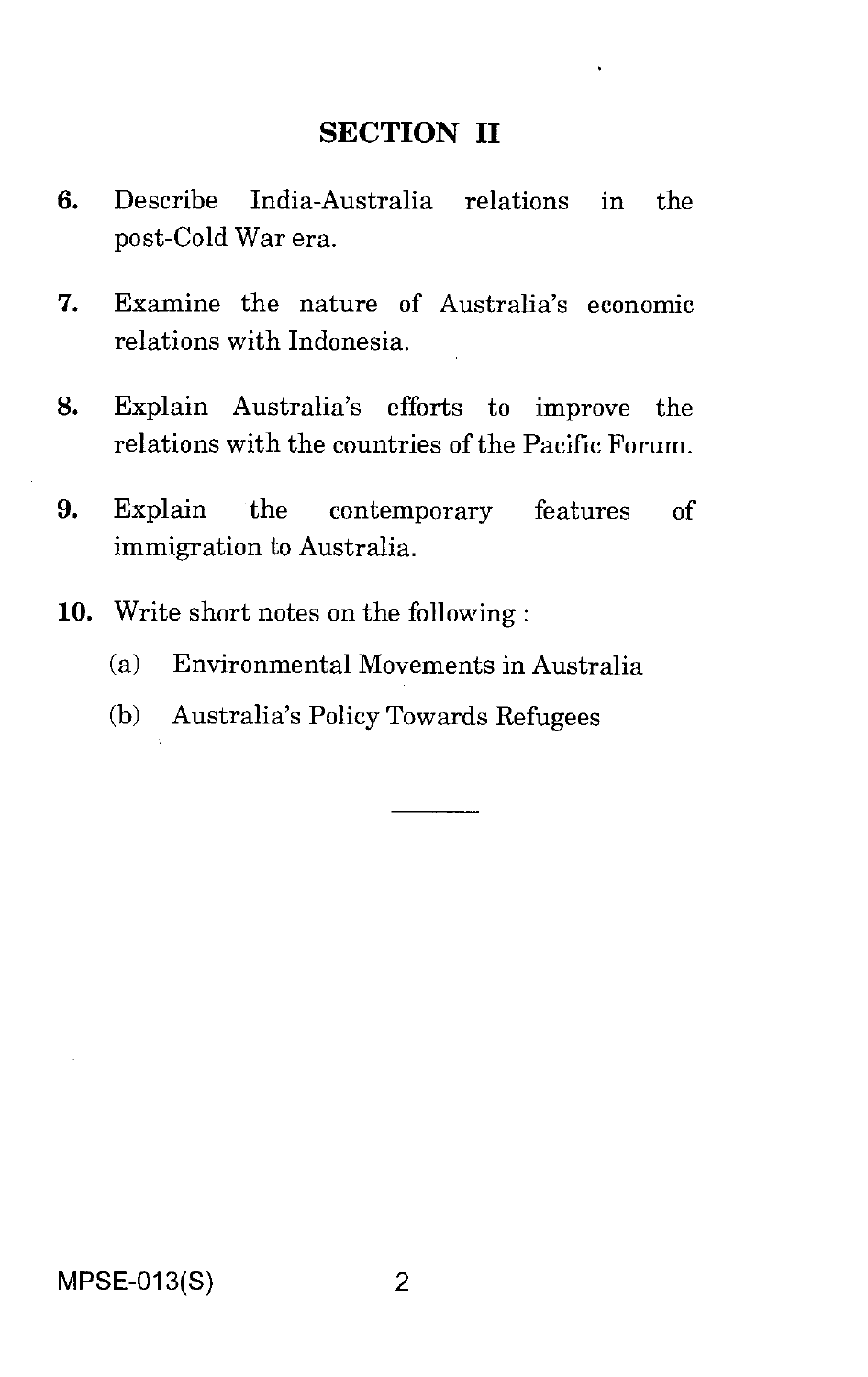एम.पी.एस.ई.-013(S)

# स्नातकोत्तर उपाधि कार्यक्रम (राजनीति शास्त्र) सत्रांत परीक्षा दिसम्बर. 2016

एम.पी.एस.ई.-013(S) : ऑस्ट्रेलिया की विदेश नीति

समय : २ घण्टे

अधिकतम अंक : 50

**नोट : कुल पाँच** प्रश्नों के उत्तर दीजिए, प्रत्येक अनुभाग में से कम-से-कम दो प्रश्न चुनते हुए । सभी प्रश्नों के अंक समान हैं । प्रत्येक प्रश्न का उत्तर लगभग 400 शब्दों में दीजिए ।

#### अनुभाग I

- ऑस्टेलिया की विदेश नीति के अध्ययन के महत्त्व की 1. व्याख्या कीजिए ।
- $2.$ विदेश नीति निर्धारण में ऑस्ट्रेलिया की संसद की भूमिका की चर्चा कीजिए ।
- वैश्वीकरण के दौर में व्यापार और निवेश के संदर्भ में 3. ऑस्ट्रेलिया की चुनौतियों की संक्षिप्त चर्चा कीजिए।
- अंतर्राष्ट्रीय आतंकवाद के विरुद्ध अमेरिका के युद्ध में 4. ऑस्ट्रेलिया की भूमिका का परीक्षण कीजिए।
- ऑस्ट्रेलिया-चीन सम्बन्धों और क्षेत्रीय सुरक्षा पर इनके प्रभाव 5. की संक्षिप्त चर्चा कीजिए ।

MPSE-013(S)

P.T.O.